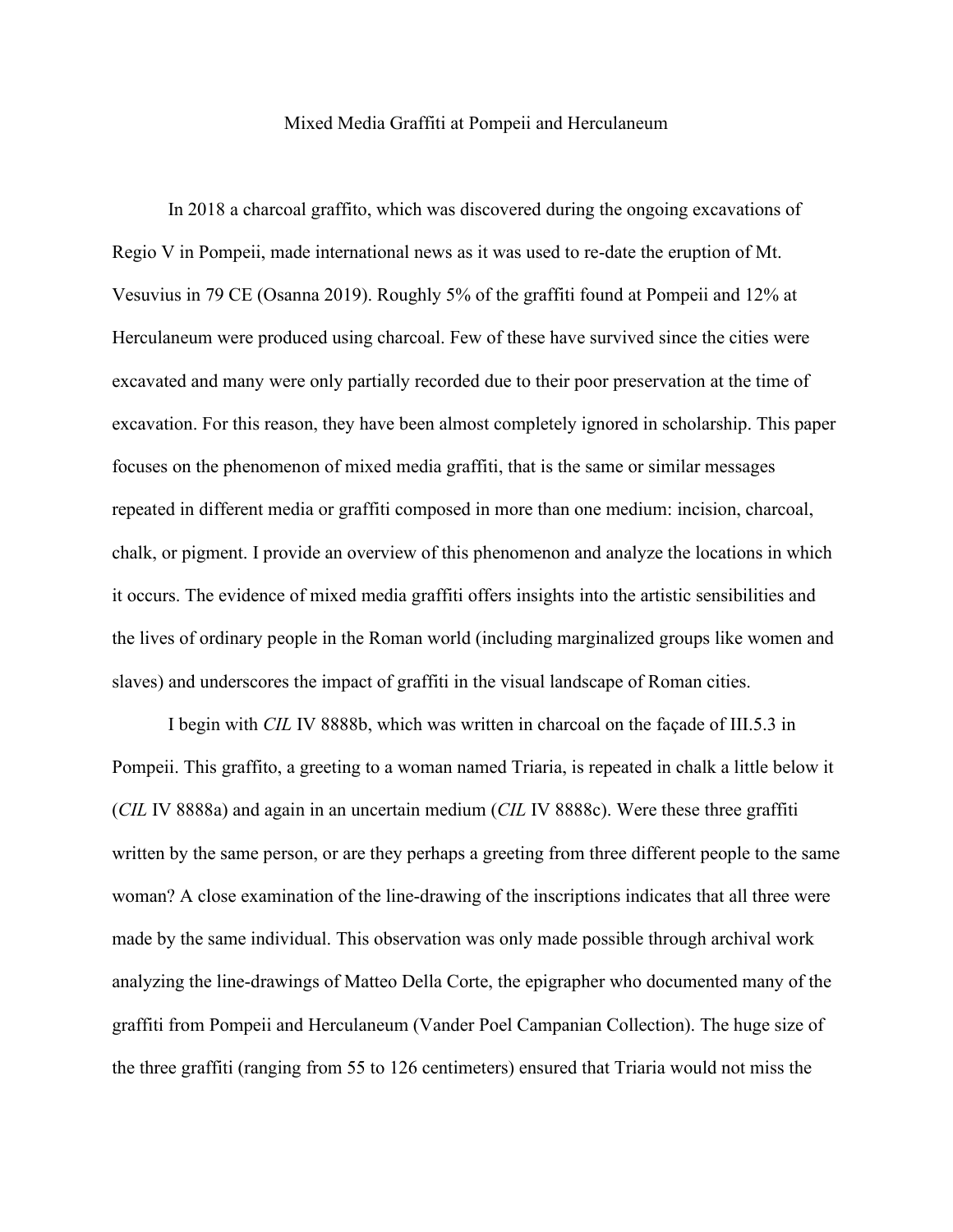message. This example highlights the differences in visual impact between inscribed graffiti and graffiti in charcoal and chalk, which tend to be larger and more conspicuous than their inscribed counterparts.

I then turn to *CIL* IV 8501a-b, which were written on the façade of II.4.6 in Pompeii, likely a sexual invective. The graffiti were inscribed (11 cm width) and written in charcoal (70 cm width). Again, archival work clarifies the visual presentation of the two graffiti. The letter forms of the inscribed graffito are angular, as is typical due to the difficulty in inscribing into wall plaster. The charcoal graffito, by contrast, has long flourishes and curved letter forms that would be atypical for inscribed graffiti. Since very few line-drawings of charcoal graffiti were ever published in the *CIL*, close examination of the paleography from the archival line-drawings allows us to understand the visual impact of these inscriptions in a new way.

Several mixed media graffiti were found in Herculaneum as well. Examples include the same text written in two different media (*CIL* IV 10501 and 10503, 10657 and 10659, 10656 and 10660) and graffiti composed with two different media (10511, 10666a-d, and 10672). These examples highlight the rich variety of writing implements available to the writers of these graffiti. The people of Pompeii and Herculaneum used graffiti to play with language in a variety of ways: by creating verbal games such as the *Menedemerumenus* graffiti (Kruschwitz, Campbell, and Nicholls 2012), engaging in dialogic wordplay and creating interactions between the graffiti and wall paintings (Swetnam-Burland 2015), forming magic squares and riddles (Benefiel 2012), and parodying poetry such as the *Aeneid* (Benefiel 2010; Milnor 2014), to name a few. I argue that mixed media graffiti are another manifestation of this playfulness and indicate the inhabitants of Pompeii and Herculaneum were well-aware of the visual impact of their writings.